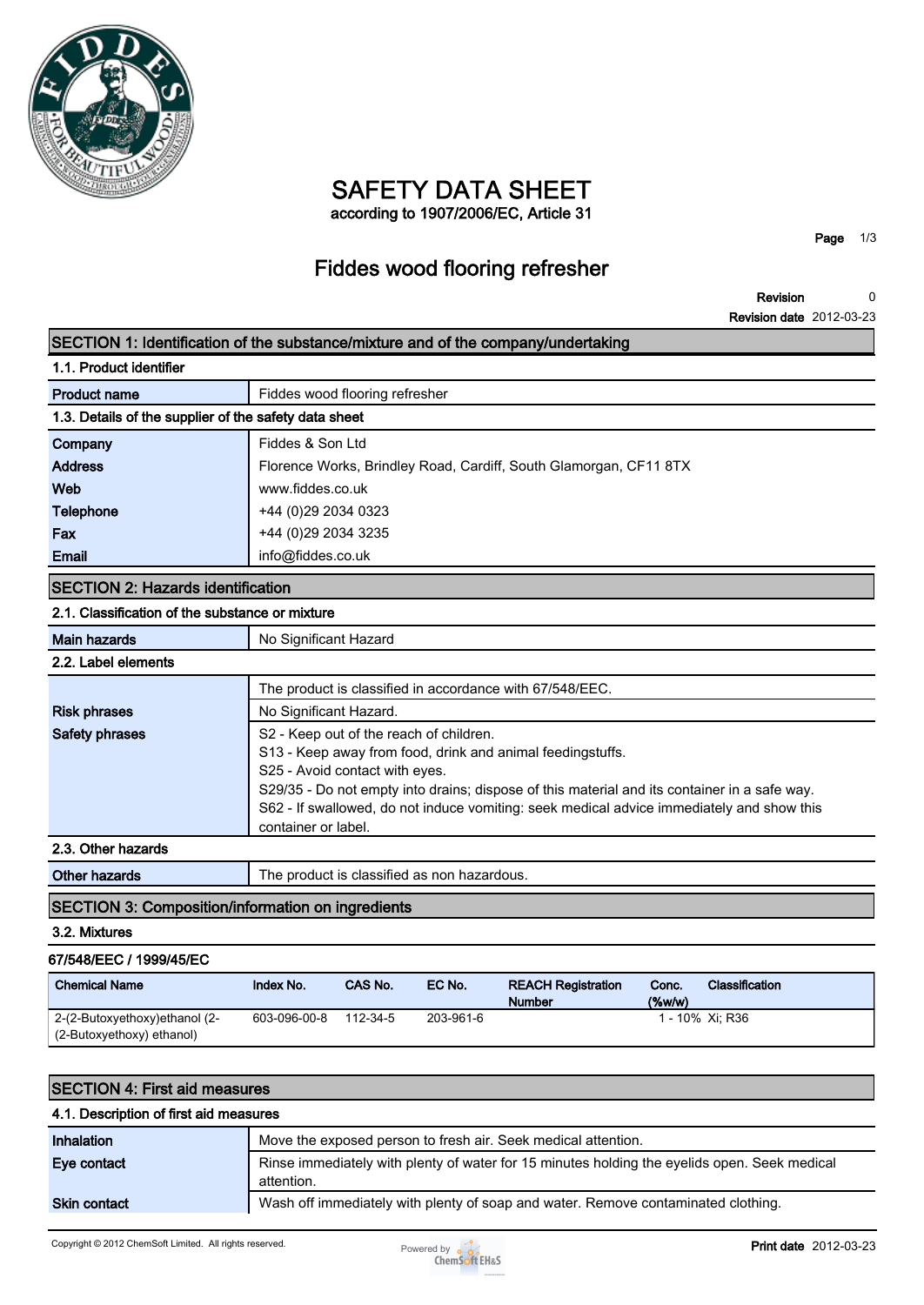## **Fiddes wood flooring refresher**

#### **Revision 0**

| <b>Revision date 2012-03-23</b> |  |
|---------------------------------|--|
|                                 |  |

| 4.1. Description of first aid measures                            |                                                                                                                                                                                                   |
|-------------------------------------------------------------------|---------------------------------------------------------------------------------------------------------------------------------------------------------------------------------------------------|
| Ingestion                                                         | DO NOT INDUCE VOMITING. Drink 1 to 2 glasses of water. Seek medical attention.                                                                                                                    |
| <b>General information</b>                                        |                                                                                                                                                                                                   |
|                                                                   | If you feel unwell, seek medical advice (show the label where possible). Keep the affected person<br>warm and at rest. Remove contaminated clothing. Wash all contaminated clothing before reuse. |
| <b>SECTION 5: Firefighting measures</b>                           |                                                                                                                                                                                                   |
| 5.1. Extinguishing media                                          |                                                                                                                                                                                                   |
|                                                                   | Use extinguishing media appropriate to the surrounding fire conditions.                                                                                                                           |
| 5.3. Advice for firefighters                                      |                                                                                                                                                                                                   |
|                                                                   | Wear suitable respiratory equipment when necessary.                                                                                                                                               |
| <b>SECTION 6: Accidental release measures</b>                     |                                                                                                                                                                                                   |
|                                                                   | 6.1. Personal precautions, protective equipment and emergency procedures                                                                                                                          |
|                                                                   | Ensure adequate ventilation of the working area. Keep personnel away from spill. Evacuate<br>personnel to a safe area.                                                                            |
| 6.2. Environmental precautions                                    |                                                                                                                                                                                                   |
|                                                                   | Do not allow product to enter drains.                                                                                                                                                             |
| 6.3. Methods and material for containment and cleaning up         |                                                                                                                                                                                                   |
|                                                                   | Clean spillage area thoroughly with plenty of water. Absorb with inert, absorbent material. Transfer<br>to suitable, labelled containers for disposal.                                            |
| <b>SECTION 7: Handling and storage</b>                            |                                                                                                                                                                                                   |
| 7.1. Precautions for safe handling                                |                                                                                                                                                                                                   |
|                                                                   | Use in a well ventilated area.                                                                                                                                                                    |
| 7.2. Conditions for safe storage, including any incompatibilities |                                                                                                                                                                                                   |
|                                                                   | Keep in a cool, dry, well ventilated area. Keep containers tightly closed.                                                                                                                        |
| <b>SECTION 8: Exposure controls/personal protection</b>           |                                                                                                                                                                                                   |
| 8.1. Control parameters                                           |                                                                                                                                                                                                   |
|                                                                   |                                                                                                                                                                                                   |
| 8.1.1. Exposure Limit Values                                      |                                                                                                                                                                                                   |
| 2-(2-Butoxyethoxy)ethanol (2-                                     | WEL 8-hr limit ppm: 10<br>WEL 8-hr limit mg/m3: 67.5                                                                                                                                              |
| (2-Butoxyethoxy) ethanol)                                         | WEL 15 min limit ppm: 15<br>WEL 15 min limit mg/m3: 101.2                                                                                                                                         |
| 8.2. Exposure controls                                            |                                                                                                                                                                                                   |
| 8.2.1. Appropriate engineering<br>controls                        | Ensure adequate ventilation of the working area.                                                                                                                                                  |
| 8.2.2. Individual protection                                      | Avoid contact with eyes and skin. Adopt best Manual Handling considerations when handling,                                                                                                        |

**SECTION 9: Physical and chemical properties**

**9.1. Information on basic physical and chemical properties**

**State Liquid Colour White Odour** Mild

**8.2.2. Individual protection measures**

**Skin protection - Handprotection**



**Hand protection. Wash hands after handling the product.**

**carrying and dispensing.**

**Eye / face protection Approved safety goggles. Avoid contact with eyes.**